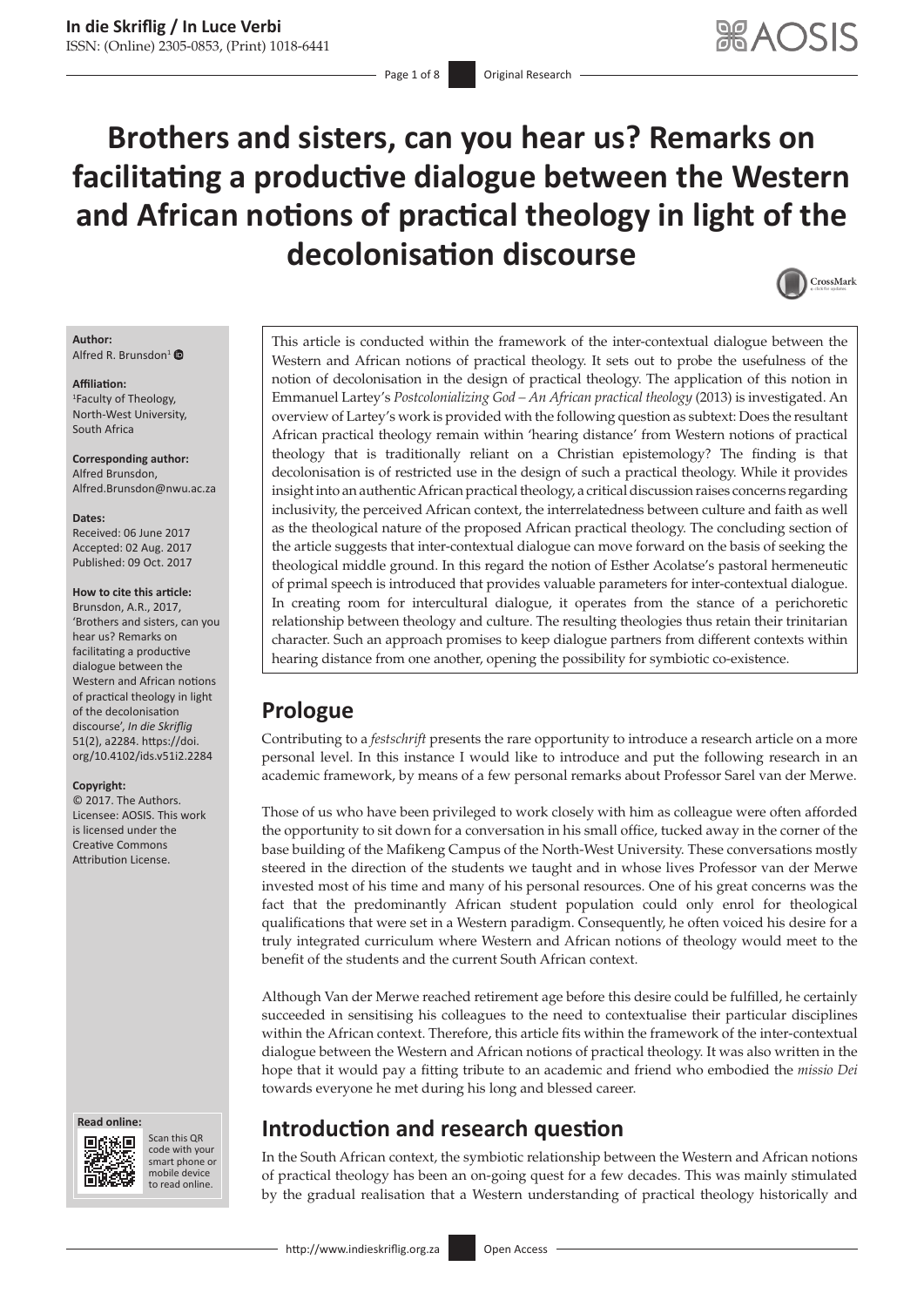academically steered and directed applications like pastoral care and counselling. Therefore, the absence of an African understanding and contribution to the field was accentuated by a growing number of voices (cf. Dames 2014:122; Louw 2008:147).

Bringing Western and African understandings of practical theology into a harmonious relationship is unfortunately neither simple, nor without challenges. As Berinyuu (1988:91) points out: transcultural engagement is 'not simply a matter of applying principles of pastoral care taken from another situation, or just applying some Biblical or Christian doctrines to the African situation'. This is partly due to the immense differences between the deep-rooted beliefs and value systems represented at the different ends of the cultural spectrum or, to put it in a metaphorical framework, Western and African practical theologians do not drink from the same epistemological wells to fuel practical theological praxis like pastoral care, homiletics and liturgy. In typical Western definitions of practical theology, the very theological nature of the discipline is accentuated in that practical theology critically reflects on faith practices in light of the Word of God (cf. Heyns & Pieterse 1990:7; Swinton & Mowat 2006:25). In African notions of practical theology the impression is often created that critical reflection takes place in light of culture and the beliefs undergirding a particular culture (cf. Masango 2013:746). Subsequently, entering this discourse often leaves participants with the feeling of 'not being heard' by the brothers and sisters 'from the other side', underlining the need for an on-going dialogue that can take the quest for a symbiotic relationship forward.

Adding a sense of urgency to the necessity for such dialogue was the recent widespread unrest on university campuses throughout the country. Generally referred to as the decolonisation of higher education, these protests were allegedly aimed against the 'epistemic violence' of the current higher education system (Heleta 2016). At the core of the movement for the decolonisation of higher education lies the desire to rid higher education of 'the domination of Western epistemological traditions' (Molefe 2016:32). In its place a form of higher education is sought that is 'free from Western epistemological domination, Eurocentrism, epistemic violence and world views that were designed to degrade, exploit and subjugate people in Africa' (Heleta 2016).

During this period of a growing realisation of the necessity for inter-contextual dialogue, the practical theological fraternity took note of the publication of Emmanuel Lartey's *Postcolonializing God: An African Practical Theology* (2013). This contribution of Lartey was of particular interest to this research for a number of reasons. First and foremost, it promised insight into an authentic African practical theology. As such, it represents a rare work, because few practical theologians have committed themselves to an explication of the concept of an African practical theology as opposed to a Western one. Equally important, it latches onto the notion of what was locally already known as decolonisation. In fact, the title suggests that Lartey is presenting an African practical

theology that emanates from postcolonial criticism. As local expressions of decolonisation are committed to the eradication of all Western influence of theory, as stated above, decolonisation, at first glance, can hardly be considered a good vehicle for dialogue and symbiotic academic coexistence.

Hence, Lartey's use of 'postcolonialising' gave rise to the main research question of this article, namely how useful the notion of decolonisation is for inter-contextual dialogue in search of a symbiotic relationship between the Western and African notions of practical theology in the South African context.

### **Aim and objectives**

The aim of this article is to explore and engage Lartey's notion of postcolonialising God and his subsequent notion of an African practical theology. This is done to establish whether the notion of post- or de-colonialising/colonising<sup>1</sup> is helpful to the search for a symbiotic relationship between different notions (Western and African) of practical theology and, if necessary, to formulate proposals that may be conducive to a productive dialogue between the Western and African notions of practical theology in light of the decolonisation project.

Three objectives are set in order to achieve this aim:

- To provide an overview of the decolonisation project of Emmanuel Lartey's *Postcolonializing God: An African practical theology* (2013).
- To engage in a critical discussion of Lartey's *Postcolonializing God* and subsequent views on a so-called African practical theology.
- To identify and articulate some proposals that may be conducive to a productive dialogue between Western and African notions of practical theology

The following section provides an overview of the decolonisation project of Emmanuel Lartey (2013).

# **Postcolonialising God: An African practical theology**

The purpose of this section is to provide a summative overview of Lartey's book (2013) in order to create a frame of reference for the critical discussion that is to follow.2

### **Postcolonialisation and the postcolonialising God**

Lartey introduces the main issue of postcolonialisation as a form of criticism that is 'life enhancing … opposed to every

<sup>1.</sup> Lartey (2013) prefers the term *postcolonializing* instead of *decolonising*, which is the commonly used term in the South African context. As the general aim is the same, namely to free the previously subjugated from c

<sup>2.</sup>Unless otherwise indicated, all references are to *Postcolonializing God: An African practical theology* (hereafter referred to as *Postcolonializing God*). In this section Lartey's spelling of 'postcolonialization' serves to indicate that the reference is to his notion of decolonisation.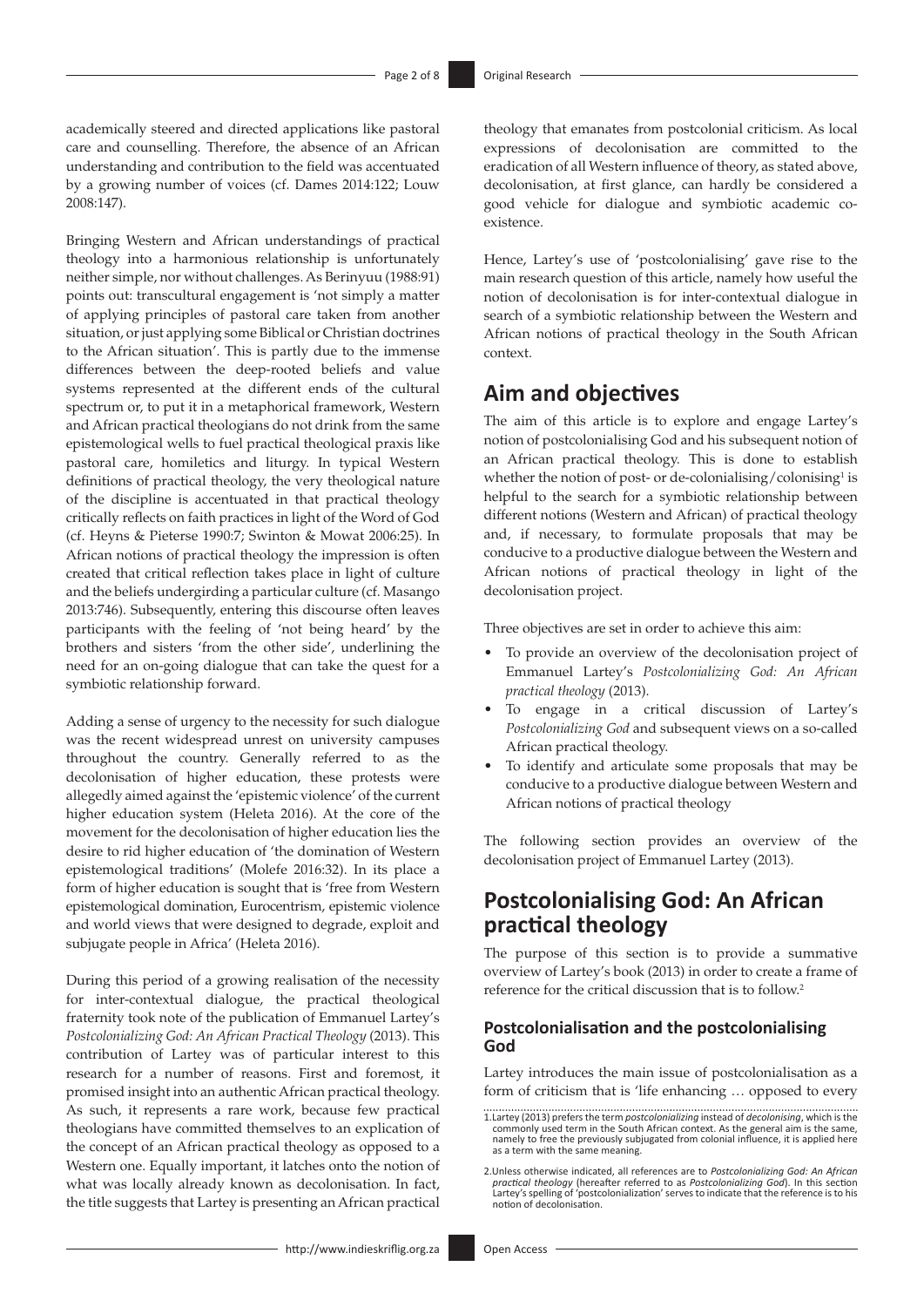form of tyranny, domination and abuse, its social goals are non-coercive knowledge produced in the interests of human freedom' (Lartey 2013:x).3

In the process, space is created for 'constructive critique of received theologies' (p. 11) and a re-appraisal of the 'African religious heritage' (p. 25) that includes aspects such as 'mystical connectivity through communal ritual' (p. 28) and 'pragmatic spirituality' (p. 30). Thus, *Postcolonializing God* can be regarded as a dialogical response to practical theological thought imposed on Africa.

Within this framework Lartey suggests that the term *postcolonializing* should be reformulated in two ways: as an adjective and a verb. 'As an adjective "postcolonializing" qualifies the divine, offering thoughts describing an aspect of the nature of God' (p. xiii). Hence, 'God is seen as one who … acts to decolonize …' (p. xiii)

#### As a verb:

'postcolonializing' articulates the acts of people who seek to establish communities of faith reflecting the decolonializing nature of the divine which subverts or overturns the conditions established through colonialism creating forms of spiritual engagement that more truly reflect categories of thought and life that emanate from an African, rather than a European way of being and thinking. (p. xiii, [*author's paraphrasing*])

According to Lartey (p. xvi–xviii), postcolonialising activities are:

- counter hegemonic;
- strategic (actions with transformative intent, action-forchange orientation);
- hybrid, diverse, variegated and plural (ambiguous, contradictory, wary of over-privileging any form over all others);
- • interactional and intersubjective (engaging with practices they wish to transform);
- • dynamic (always fluid);
- polyvocal (creating room for the 'subjugated voices with despised knowledge'); and
- creative (producing new forms of being, institutions and practices).

In working out this thesis, Lartey (p. 1) dedicates the first chapter of this book, entitled 'God postcolonializes' to a 'postcolonial reading' of the tower of Babel narrative (Gn 11:1–9) as well as several New Testament passages (Mt 8:5– 13, Mt 15:21–28, Lk 17:11–19, Lk 10:29–37 and Ac 2:1–42).

From this postcolonial reading of the Babel narrative Lartey deduces that 'they would debase and obliterate any differences among them … They would insist on their way alone as being the way for all to follow. This is the essence of colonization' (p. 3 [*author's paraphrasing*]). However, God postcolonialises this scenario by confusing the language.

3.All further references to Lartey (2013) will be indicated only by page numbers.

Hence, Lartey (p. 3) states that there are 'at least three lessons' that can be derived from this narrative:

- Diversity is the result of redemptive action God acts to ensure this;
- God prefers diversity to hegemony; and
- God acts within the global community to affirm human diversity.

From the mentioned New Testament passages Lartey (p. 7) argues along the same lines, stressing that Jesus affirmed the faith of the non-Jewish community in his encounters with members, for example the faith of the Roman centurion – Matthew 8:10 – and was 'less concerned about having everyone believe in the same way'. In the case of the Syro-Phoenician woman, Lartey (p. 7) suggests that this woman challenged Jesus for 'his narrow focus and interpretation of his mission'.

According to Lartey (p. 12), this opens the door for a 'constructive critique of received theologies' whereby it is pointed out that we are currently still informed by 'exclusivist' interpretations of Scriptures that seems to be contradictory to Jesus' interaction across faith boundaries.

Lartey (p. 10) concludes this argument with reference to the 'polyvocal birthday of the church' found in the Pentecost: 'Polyvocality, as expressive of humanity's cultural diversity, is God's chosen means at Pentecost … The new creation is to be a postcolonial reality'.

### **The Postcolonialising God at work in faith practice and liturgy**

For the purpose of this summative overview, the second and third chapters of *Postcolonializing God* are grouped together as it provides a historical overview of Africans' postcolonialising of faith practice and liturgy – specifically in the United States of America.

Lartey provides a historical overview of how black Christianity and black spirituality found expression in new surroundings, like the United States of America, and how this rich religious heritage impacted on black life and thought. This expression serves as a form of spontaneous postcolonialisation or postcolonialisation in action, unveiling the unique texture of black Christianity and spirituality (p. 25).

From this, Lartey provides seven 'seminal' characteristics of African religious heritage:

- sacredness of all life
- plurality within the spiritual and divine realm
- mystical connectivity through communal ritual
- desire for cosmic harmony
- creativity and adaptability
- affirmation of life
- pragmatic spirituality

Chapter 3 concerns 'postcolonializing liturgical practice: Rituals of remembrance, cleansing, healing and re-connection'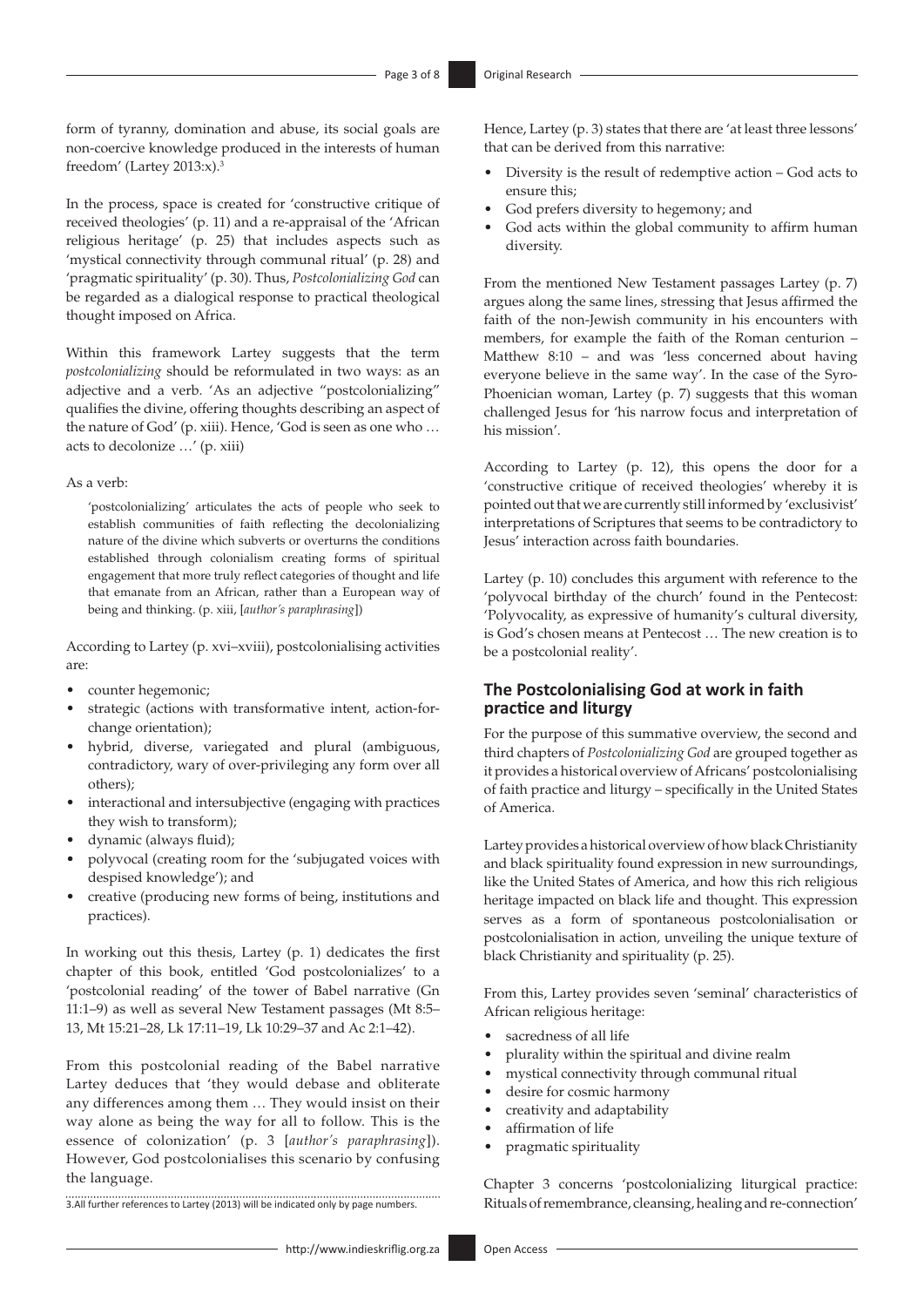(p. 38) and serves as an illustration of what is meant by an African practical theology.

Lartey (p. 38) does not provide his own definition of liturgy, but rather uses an interfaith public ritual performed in Elmina, Ghana in 2007 (to celebrate Ghana's 50th year of independence and the 200th year of the abolition of the slave trade) as an example of an 'indigenised' form of practical theology (liturgy) 'which has clear global import'.

Lartey (p. 41) notes that the ritual in question was not organised by the institutional church in Ghana, but by a secular state department, as the church in Ghana is 'yet to be truly and fully engaged in "postcolonializing God"'. According to Lartey (pp. 45–56), this event is a good illustration of what an African practical theology (liturgy) should embody, as it included true African elements like drumming, a symbolic return of the enslaved; choir music; cleansing rituals, like the slaughter of a sacrificial ram; offering of prayers, greetings and salutations; remembrance of the ancestors; sermons and celebrations.

Thus, the particular event Lartey (pp. 57-62) applies is not the *result* of an African practical theology, but *reminiscent* to him of what he perceives as an African practical theology, as this event resonated with the seven attributes of postcolonializing actions mentioned previously.

#### **Transcending colonial religion**

In the fourth chapter of *Postcolonializing God*, Lartey (p. 65) turns his attention to the issue of 'Transcending colonial religion: Brother Ishmael Tetteh and the Etherean Mission'.

Starting with Lartey's concluding remark, 'In Brother Tetteh and the Etherean Mission we have the hallmarks of a genuinely postcolonializing African spiritual movement' (p. 117), this chapter engages and illustrates Lartey's interpretation of the decolonisation of colonial religion by means of drawing heavily on the work of the mystic Brother Ishmael Tetteh.

Tetteh's brainchild, the Etherean Mission, was introduced in Ghana in 1975 and has three objectives:

- To bring spiritual enlightenment to mankind;
- To create a platform for religious oneness;
- To restore the mystical traditions of Africa (p. 69).

Tetteh's 25 books draws on the 'ancestors', 'Bible, Qur'an' and 'Bhagavad Ghita' (p. 69–71). Tetteh, quoted by Lartey (p. 71), states: 'These books would become tools of bondage when they are used as the ceiling to religious life and study' and 'the Bible is neither the earliest nor the final authority on God and the Truth of life'.

Some of these 'transcending' elements, aimed at bringing spiritual enlightenment to the world, include the following:

- • A God that is characterised as 'all prevailing Power and Presence behind all that exists' and is not limited to a 'sect' can therefore be Christian, Hindu or Muslim (p. 73).
- • 'Christ the Universal Love is pervasive throughout the cosmos' (p. 75) and 'has been manifest in other Masters such as Krishna, Buddha, Muhammad and others as well'.
- 'Tetteh's anthropology is in many ways theological, spiritual and mystical' drawing heavily on the Bhagavad Gita in the view that man is eternal, with his intellect as the greatest difference between himself and animals (p. 77).
- Through EMAT (Etherean Mission Application Technology) Etehereans can attain holistic well-being (p. 77).
- The devil is an illusion (p. 80).
- The desires of man 'are various forms of God's manifestations' and 'must be beneficial to the universe' (p. 83).
- The purpose of humanity is 'karma, reincarnation and liberation' (p. 83).

### **Postcolonialising pastoral care**

Chapter 5 deals with postcolonialising pastoral care. Central to Lartey's notion of a postcolonialised pastoral care is the premise that it is 'a double-edged sword with cutting surfaces that are community-building and "culture transforming"' (p. 119). The key or 'handle' that enables the wielding of this sword is 'spirituality' (p. 119).

Once again Lartey suggests that a postcolonialised pastoral care transcends conventional (Western) notions of pastoral care, especially in terms of anthropology. In his view, the 'central organizing aspect of human personality' is 'a Godgiven essence that is received or uniquely chosen from the divine realm prior to entry onto the earth plane …' (p. 119). This 'God-given essence … serves as the core or key driving force of a human being's life purpose ... This component links one with the divine while also being the core of one's psychology' (p. 119). Western anthropologies are thus mere psychological reductionisms that fail to address Africans spiritually.

A decolonised pastoral care favours spirituality – but then in the African sense that has 'divine as well as psychological, social and ecological dimensions to its complexity' (p. 120). Pastoral care in this sense becomes focused on 'helping persons fulfill the life purpose and plan they chose and agreed to in the divine realm prior to their birth and entry onto this human plane of existence' (p. 120).

A postcolonialising pastoral care is also about 'building healthy community' (p. 120) and 'transforming cultures' (p. 122). The building of healthy communities focuses on a pastoral care of the community rather than on the pastoral counselling of the individual.

Although the one does not exclude the other, individual pastoral care to the exclusion of the community 'follows the pattern of ineffectual colonialism' (p. 121) and therefore all individual therapy must be set within 'a community building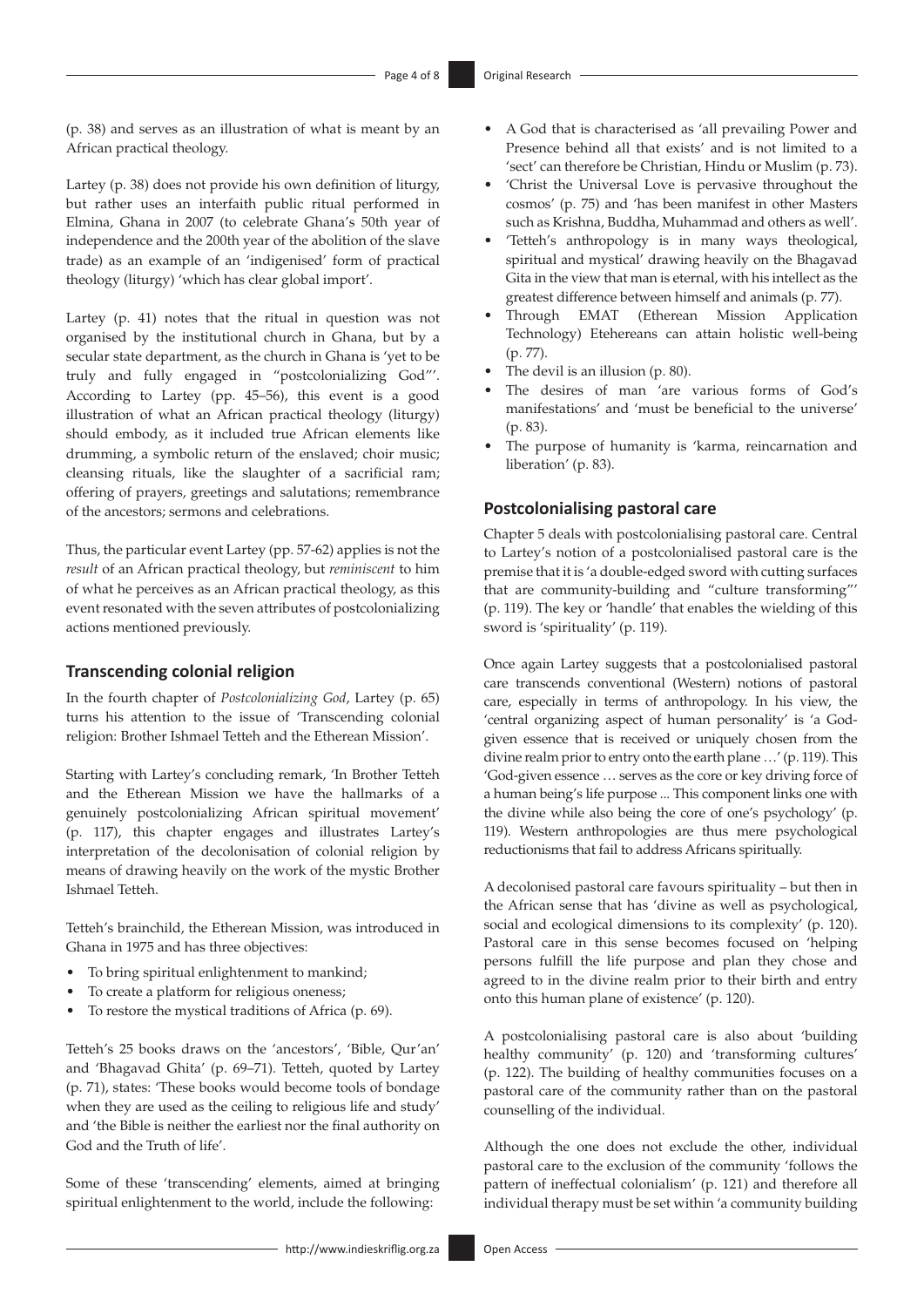paradigm' (p. 121). Communal pastoral care thus expands to issues such as public policy, political processes, the emancipation of minority groups and other social uplifting endeavours such as the building of schools and hospitals. 'The goal of pastoral care is always the creation of healthy communities in which all persons can live humane lives' (p. 122). This requires the cultures of communities to be transformed when a culture of disrespect towards the rights of others exist.

#### **Postcolonialisation as imperative**

Lartey's concluding argument in the sixth chapter (p. 124) is that postcolonialisation is a 'theological imperative', where the creative must steer the process as the ideal that follows upon mimicry of the coloniser and improvisation with the means available to Africans.

Ideally, an African practical theology will 'cease … from the constant looking over its shoulder to see what former colonizers say and think of what it does' (p. 129).

# **A critical engagement and discussion of** *Postcolonializing God: An African practical theology*

The aim of this section is a critical engagement with Lartey's notion of postcolonializing God and the subsequent African practical theology. It is, however, important to qualify the meaning of critical engagement, within the parameters of this article, in order to remain true to its focus. The focus of this article is to aid a productive dialogue between the Western and African notions of practical theology in the quest for a symbiotic co-existence. In this sense, it would defy the purpose of the article to simply judge Lartey's contribution against typical Western notions, for example of practical theology, exegesis and hermeneutics, and dismissing it because it does not resonate well with these existing ideas.

The critical question within the framework of this article would thus be whether the notion of *Postcolonializing God* has the ability to take us forward in the development of a relevant practical theology for current contexts – and, in this sense, a critical engagement is sought.

In general terms, the summative reading of Lartey creates the impression that an African practical theology is freed from all Western bondage by means of (the) postcolonializing God and practical theological actions that transcend colonial religion, liturgy and pastoral care – resulting in an authentic African practical theology. In this sense, what the African practical theology portrayed here is mainly aimed at reviving the subjugated African heritage that transcends the known boundaries of Western (colonial) theology.

Applying the critical question of whether this takes the dialogue between Western and African notions of practical theology forward, the answer can be 'yes' and 'no'. In terms of taking the dialogue forward, Lartey's exposition of an

African practical theology is helpful by elucidating what is meant by it. One of the main tenets of postcolonial criticism is that Westerners cannot decide on matters of an African nature, as Western knowledge about Africa is mostly not African at all (cf. Mbembe 2001:8). In this regard, Lartey's contribution is representative of an authentic African practical theology and not the fruit of Western thought. It takes the understanding of Western dialogue partners forward in terms of valid explanation and authentic representation.

On the other hand, the notion of decolonisation, as expressed in *Postcolonializing God*, is also not taking the dialogue between Western and African notions of practical theology forward. Once again, in general terms, the African practical theology, portrayed in *Postcolonializing God*, is a practical theology that leaves behind rather than accommodates. It transcends the typical Western notions of practical theology to places that are unreachable and inaccessible to the uninitiated and the non-African. Especially in terms of epistemology, it traverses uncharted territory. A point in case is drinking from the wells of ancestry, mysticism and syncretism in order to fuel pastoral care and liturgy. In so doing, it forces Western dialogue partners out of hearing range from their African counterparts to make the notion of decolonisation, as the vehicle to take constructive intercontextual dialogue forward, suspect.

More specifically however, a critical assessment of whether decolonisation is taking inter-contextual dialogue forward needs to take at least the following concerns into consideration.

#### **The need for an inclusive practical theology for multi-cultural and transitional realities**

*Postcolonializing God* in tandem with the current decolonisation movement in local academia is an urgent reminder that many voices from different cultures, ethnicities and genders were left unheard and subjugated over time. In this sense, decolonisation became a quest for reclaiming and reaffirmation of what is unique and dear in terms of identity, culture and knowledge. It should therefore come as no surprise that decolonisation drives are often accompanied by a new zeal for an own identity (cf. Kaunda 2015:78) that opens the door for new forms of isolation and sentiments of nationalism, because at its heart, decolonisation is 'against' the coloniser and colonisation. In essence, decolonisation creates the risk of losing sight of current realities and creating a romantic yearning for what 'could have been' instead of focusing on 'what we in fact became'.

Apart from current international trends of migration and globalisation, and the effects they have on the identities of individuals and collectives, the local context was also exposed to radical changes over the last few decades. After 1994, South Africans woke up to a context that is both multicultural and highly transitional in nature. Unfortunately, it cannot be denied that neither curricula nor ecclesial faith praxis has satisfactorily caught up with the transitional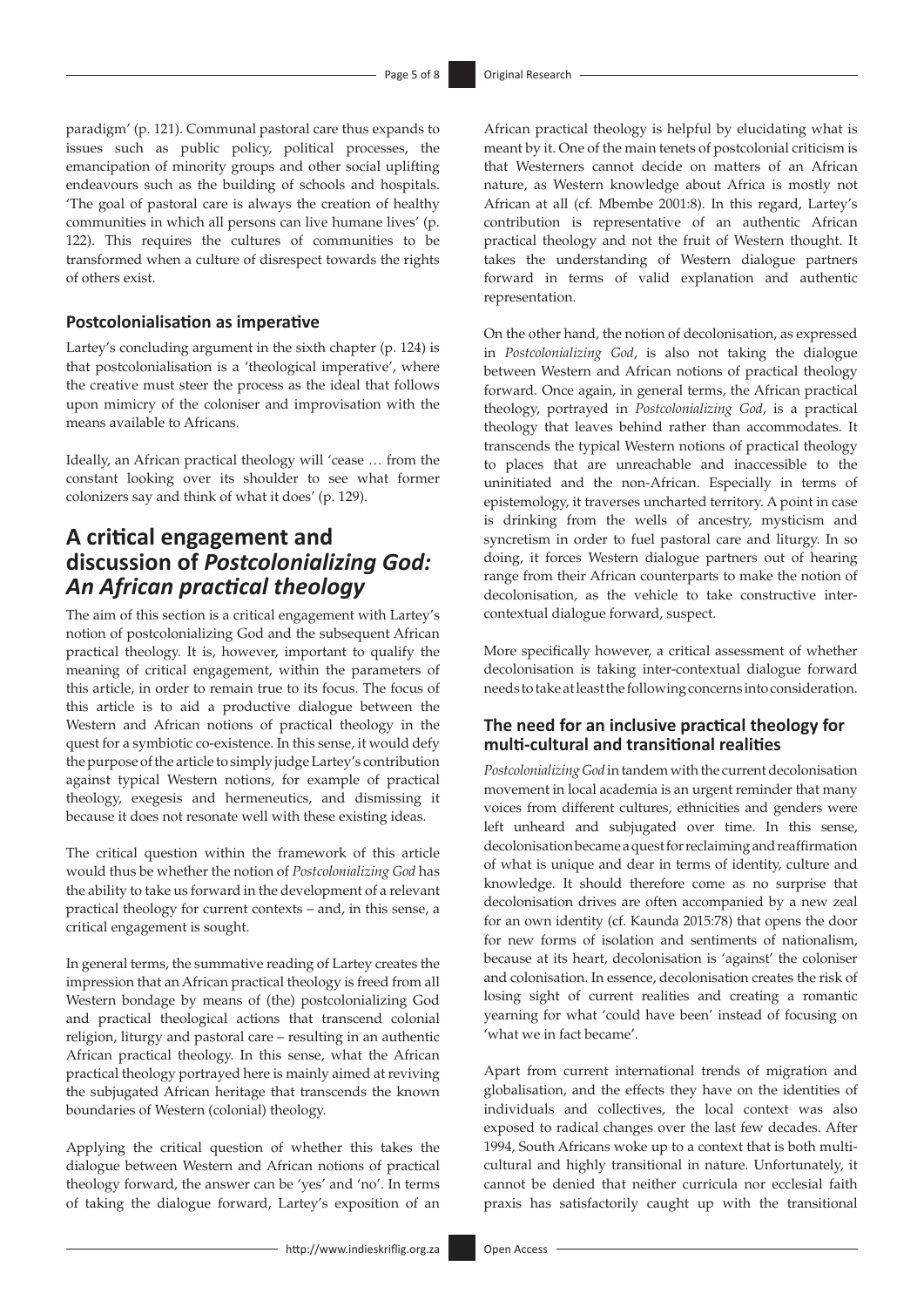challenges that have become characteristic of the current local context (cf. Brunsdon & Knoetze 2014; Meylahn 2015). This very reality poses the question whether decolonisation is the best option for the development of an appropriate practical theology for the current dispensation, as it certainly carries within it the potential to isolate rather than include the 'other'. This, while one of the main challenges for the present scenario is the development of an inclusive practical theology that bears as much as possible sensitivity towards all cultures, different identities, beliefs and values.

### **The feasibility of 'perceived' contexts**

Decolonisation inevitably presupposes a context. A case in point here is the so-called African context for which Lartey, by means of postcolonial criticism, has produced an African practical theology.

The very notion of (the African) context portrayed here is problematic for a number of reasons. Among others, it resembles a very fluid concept in that it refers to any number of aspects, for example locality, nationality, culture, values and beliefs. It is thus challenged by questions starting with 'where', 'who' and 'why'. Applied to the so-called African context, questions such as Where is Africa?; Who is the African?; and Why are certain people deemed Africans and others not?, illustrates some of the challenges related to the notion of (the African) context. It is also challenged by recent self-conceptions of Africans such as Afropolitanism and Afropean (Ede 2016:88). This means that context can at best be 'perceived'. In other words, context can only be a representation of our own perception of a certain context that renders resultant contextual descriptions preliminary and fluid in itself.

The notion of the African context is subsequently insufficient and not inclusive enough. The African practical theology depicted in *Postcolonializing God,* for example, includes but a small portion of Africans, supposedly Afro-Americans who will willingly be associated with the liturgy and pastoral care described previously. Working with a perceived African context thus runs the risk of becoming limited to the point of being not useful. The very diversity of the African context (cf. Mbiti 1970) thus calls for contextual analysis and exegesis to become meaningful and specific.

### **Culture, decolonisation and an African practical theology**

For non-African dialogue partners, the African practical theology depicted here resembles a very close relationship with African culture itself, challenging clear distinctions between religious and cultural aspects. Although culture is narrowly associated with African religions (Louw 2008:153; Du Plessis 2016:1), little or no distinction is possible in Lartey's African practical theology and makes it difficult to determine the true theological nature of the proposed practical theology. Cultural elements in faith are easier to distinguish within Christian theology, because culture is usually understood as

being in service of faith as it is transformed by Christ (Niebuhr 1952:210). Still, what may be deemed by Western theologians as culture, may not, due to the interconnectedness between faith and culture among Africans, resemble any challenge to an African understanding of faith. The point in case here is Lartey's exposition of the seven 'seminal' characteristics of African religious heritage that include aspects such as plurality within the spiritual and divine realm, mystical connectivity through communal ritual and what Lartey (pp. 27-31) denotes as pragmatic spirituality. A closer inspection of these aspects reveal that 'communotheism', 'rituals', 'trance' and 'efficacious interactions with the unseen realm' form part of an African practical theology 'through courageous postcolonializing agency' (cf. p. 31). This opens the door for a practical theology they may well be a cultural reductionism rather than theology.

In an inter-contextual engagement these aspects, foreign to the Christian tradition, beg further discussion and clarity.

### **Plotting the Christian narrative in an African practical theology**

The most pressing aspect in a critical discussion of the African practical theology emanating from *Postcolonializing God* pertains to the non-centrality of the Christian narrative in this approach to practical theology. Theology and the most basic understanding thereof is bound to the study of the triune God as revealed in Scripture – a principle that also resonates in most general conceptions of practical theology (Heyns & Pieterse 1990:7; Osmer 2008:4; Swinton & Mowat 2006:7). It is therefore of concern that the Christian narrative itself seems, for the most part, absent in the depicted African practical theology. In an inter-contextual dialogue, this necessitates the following question: What is *theological* about an African practical theology based on postcolonial criticism?

It is true that the work of Western missionaries is held in dim regard by postcolonial critics (Kang 2016:2), mainly as they stand accused of depriving the colonised of their own ways of believing (Lartey 2013:xii). Decolonisation, in this regard, will understandably be serious to reinstate all subjugated ways of believing and practicing of faith within a postcolonial theology. However, in an inter-contextual dialogue where practical theology is the focus, a clear distinction between historical forms of colonial religion and current expressions of the Christian faith needs to be sustained. The work of Western missionaries during the period of colonisation and the essence of the Christian narrative must not be confused nor treated as if it is the same. It would translate to an uncritical equation of the two. The Christian narrative can therefore be expected to stand central in an African practical theology, even if it emanated from postcolonial criticism – if it indeed claims to be theology. In light of this argument, the seamless movement between the Christian Gospel and other religious narratives, as described in Lartey's understanding of transcended colonial religion (chapter 4 of *Postcolonializing God*), is indeed of concern and should be a high priority in inter-contextual dialogue.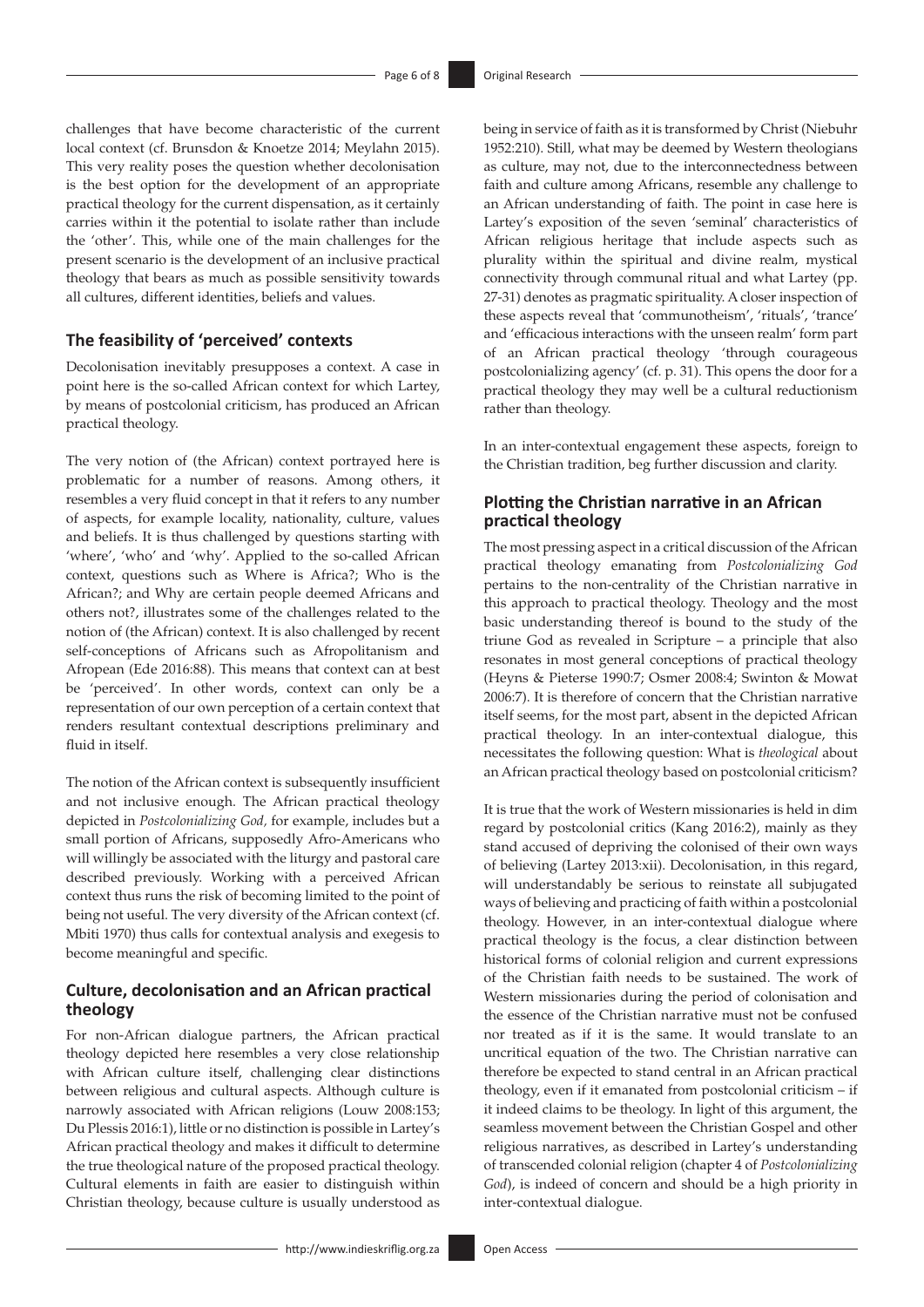### **Preliminary synthesis**

By means of a preliminary synthesis and in order to propose an answer to the main research question of this article, namely how useful the notion of decolonisation is for intercontextual dialogue in search of a symbiotic relationship between the Western and African notions of practical theology in the South African context, the conclusion is that it is of restricted use. In light of the afore-going depiction and critical discussion, tangible concerns were raised about whether decolonisation is the most suitable vehicle for intercontextual dialogue.

Kwok Pui-lan (2015:116), however, reminds us that the value of postcolonial theory must not be *denied* [*author's italics*] as it offers 'embodied and theoretical insights for the discussion of changing identities …'

Thus, in an attempt to move into better hearing distance, the final section of this article is devoted to remarks that may be helpful in terms of productive dialogue.

# **Remarks on facilitating productive dialogue**

In an attempt to remark on taking the inter-contextual dialogue forward, I would like to latch onto some of the insights of Esther Acolatse (2014)4 and the notion of a pastoral hermeneutic of primal speech. My primary interest in this notion stems from the potential it has in negotiating the chasm that often exists between the Gospel and different contexts in practical theological thinking or to put it simply, its potential to help ensure that practical theology remains theological and is not overwhelmed by culture, interdisciplinarity or the social and political agenda when engaging the context in which it has to function.

Acolatse's notion of a pastoral hermeneutic of primal speech (2014:210) is built on the interdisciplinary method of pastoral care of Deborah van Deusen Hunsinger (1995) that relied on the Christological insights of Barth and his exposition of the Chalcedonian pattern of theology. Central to the so-called Chalcedonian pattern of theology is the relation between revelation and human history that found an analogy in the incarnation of Christ, being divine and human at the same time and where the divine preceded the human – in particular, the 'indestructible order' of the divine-human relation 'which again for Barth is giving priority to revelation over human history' (Acolatse 2014:10).

In Hunsinger's pastoral theology this gave rise to the 'bilingual' approach (Acolatse 2014:211) which means that pastoral theologians could engage other disciplines in their approach very much like a bilingual speaker who is able to switch between two languages without confusing the two.

Hunsinger's bilingual approach is then used by Acolatse (2014) in the development of a pastoral hermeneutic of primal speech that takes the notion of the bilingual approach further in the sense that it accentuates faith-language as the primary or primal speech of the pastoral (practical) theologian:

I go so far as to say that for the Christian pastoral counsellor, this primal language should unequivocally be theological in nature, having Trinitarian breadth and Christological depth.

I advocate here an approach … [*where*]…the text is primary and the context … secondary. (p. 213)

Acolatse (2014:214) also links this train of thought to the work of the religion and missiology historian Lamin Sanneh and his notion of the translatability of the Gospel message. Sanneh (1989) articulates the phenomenon that the Gospel message of Pentecost was translated across cultures without losing its Christian nature. Acolatse refers to this as the 'expansive nature of theology … that allows for hospitable encounters with other cultural reframing … encounters' (Acolatse 2014) and can best be summarised in the following quotation:

Theology's expansive nature and its inherent ability to accommodate/incorporate the other disciplines without any real loss to its essence, in this sense, mimics that of the Triune God revealed in the incarnation, a God who condescends to be human without any real loss to divine attributes. (p. 215)

I deem these ideas helpful for the practical theological intercontextual dialogue as it creates space for what Acolatse (2014:206) also calls the *perichoretic* nature of cross-cultural and, in this case, inter-contextual, dialogue. Referring to the interrelatedness-through-distinction in trinitarian thought, it places conversation partners on the same level, allowing us to frequent the other's dwelling place as if it is our own. Yet, we are doing so from the stance of our primal voices that is expressive of the Christian faith – a faith that respects the divinely authored order through which it is recognised that God permeates culture and that the hallmark of all forms of theology is its trinitarian breadth and Christological depth. This will have implications for epistemology, the authority we attribute to cultural beliefs, the influence of ideology, and so forth – making theology itself the middle ground to which our dialogue aspires.

Conversation partners seeking a practical *theology* for any context will thus remain within hearing distance when approaching dialogue in their primal voices that can lead to a truly symbiotic relationship aimed at the local context.

### **Synthesis**

This article was conducted within the framework of the intercontextual dialogue between the Western and African notions of practical theology. It set out to probe the usefulness of the notion of decolonisation in the design of practical theology. The application of this notion in Emmanuel Lartey's Postcolonializing God - An African practical theology (2013) was investigated as Lartey related the notion of postcolonialising to the design of an authentic African practical theology. An

<sup>4.</sup> Esther Acolatse hails from Ghana and is currently assistant professor at Duke<br>Divinity School in Durham, North Carolina (USA). Much of her work focuses on the<br>intersection between 'psychology and Christian thought, part